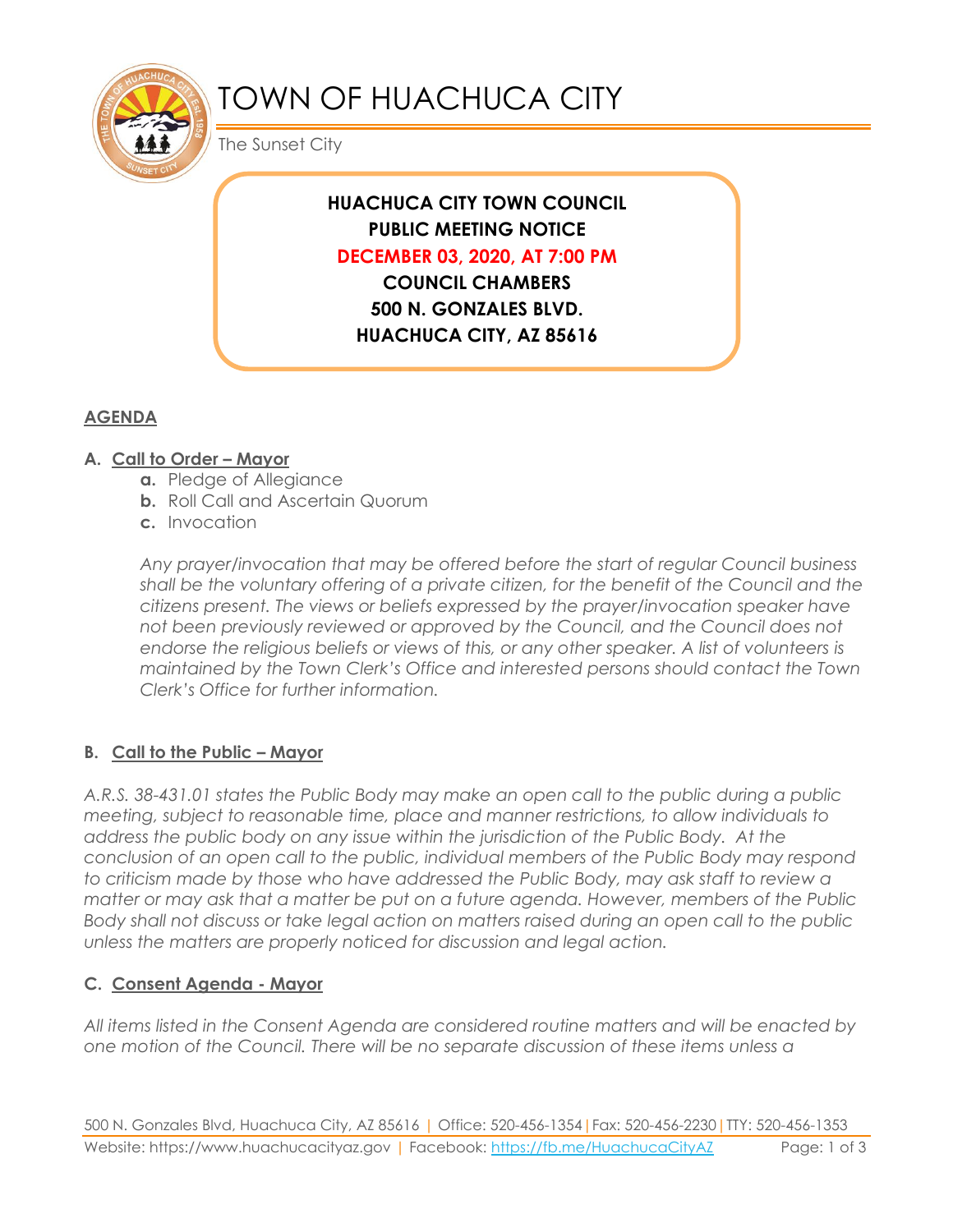*Member of the Town Council requests that an item or items be removed for discussion. Council Members may ask questions without removal of the item from the Consent Agenda. Items removed from the Consent Agenda are considered in their normal sequence as listed on the agenda, unless called out of sequence.*

- **C.1** Consider approval of the minutes of the Regular Council meeting held on November 19, 2020, and the Work Sessions held on November 17 and November 19, 2020.
- **C.2** Consider approval of the Payment Approval Report.

#### **D. Unfinished Business before the Council – Mayor**

*Public comment will be taken at the beginning of each agenda item, after the subject has been announced by the Mayor and explained by staff. Any citizen, who wishes, may speak one time for five minutes on each agenda item before or after Council discussion. Questions from Council Members, however, may be directed to staff or a member of the public through the Mayor at any time.*

#### **E. New Business Before Council - Mayor**

*Public comment will be taken at the beginning of each agenda item, after the subject has been announced by the Mayor and explained by staff. Any citizen, who wishes, may speak one time for five minutes on each agenda item before or after Council discussion. Questions from Council Members, however, may be directed to staff or a member of the public through the Mayor at any time.* 

**E.1 Discussion and or/Action [Spencer Forsberg]:** Mr. Forsberg will review the Town's finances for the month of October.

**E.2 Discussion and/or Action [Chief Thies]:** Chief Thies will present his plan for establishing a Citizens Review Board for the Police Department.

**E.3 Discussion and/or Action [Chief Thies]:** Chief Thies will present the newly designed sticker that will be on the new Police Department vehicles.

**E.4 Discussion and/or Action [Jay Howe]:** Director Howe will seek Council approval to move forward with the landfill expansion.

**E.5 Discussion and/or Action [Town Attorney]:** Approval of the engagement agreement with the law firm, Greenberg Traurig, to provide special counsel services to the Town with respect to the financing agreement with the Water Infrastructure Finance Authority of Arizona ["WIFA"] the Town intends to pursue to pay for the sewer ponds closure project.